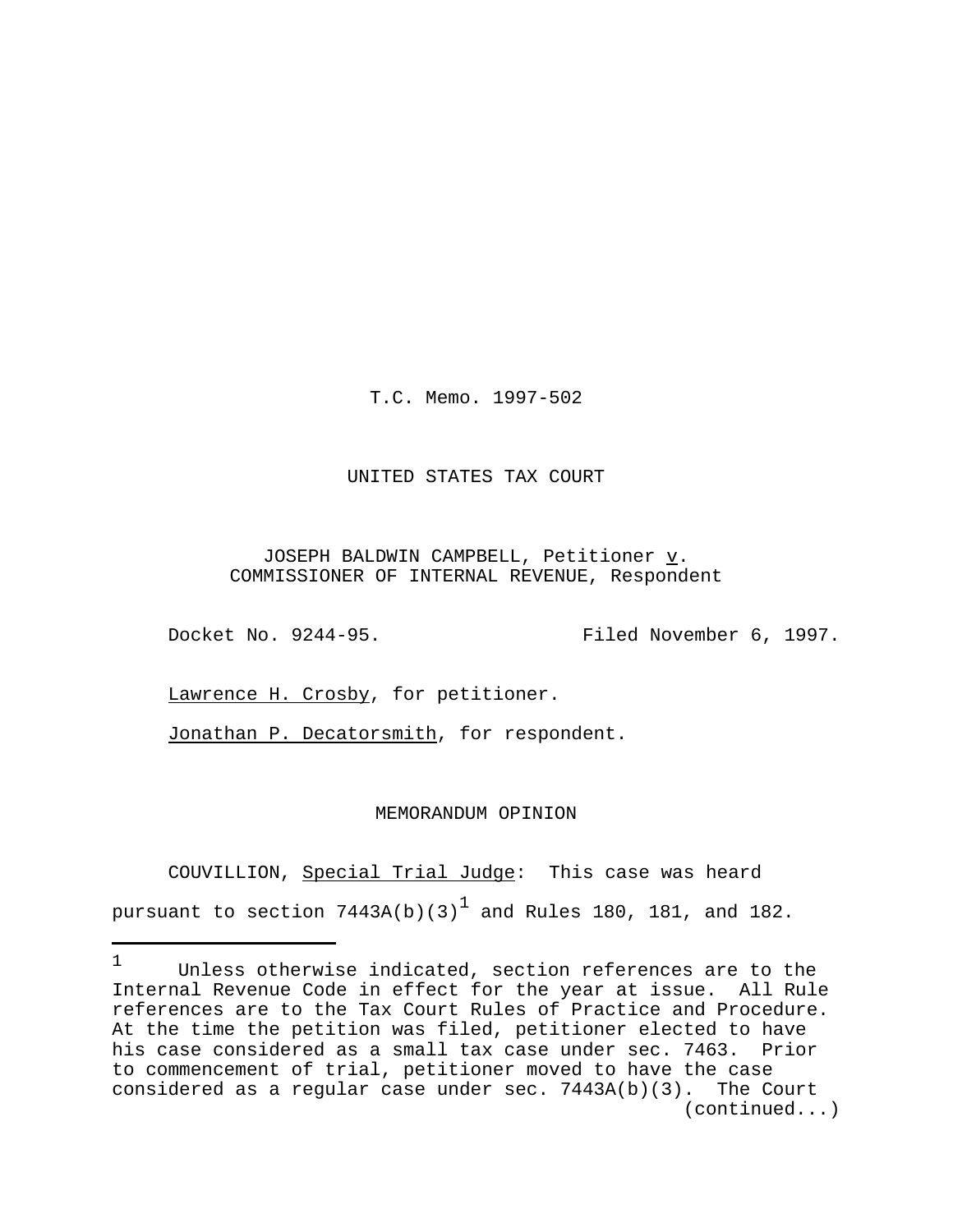Respondent determined a deficiency of \$8,512 in petitioner's Federal income tax for 1992 and additions to tax of \$1,915, \$681, and \$374 under sections  $6651(a)(1)$  and  $(2)$  and  $6654(a)$ , respectively.

 Following concessions by the parties, as discussed below, the issues remaining for decision are: (1) Whether per capita distributions to petitioner from the Prairie Island Tribal Council arising out of the ownership and operation of a gambling casino constitute gross income, or whether such income is "derived directly" from land owned by the Prairie Island Tribal Council and is excludable from taxation pursuant to laws, treaties, or agreements between Indian tribes and the United States Government, and (2) whether unreimbursed expenses incurred by petitioner in the course of his duties as a member of the Environmental Protection Committee of the Prairie Island Tribal Council are deductible in 1992.

 Some of the facts were stipulated, and those facts, with the annexed exhibits, are so found and are incorporated herein by reference. At the time the petition was filed, petitioner's legal residence was Welch, Minnesota.

During all years relevant hereto, petitioner was an enrolled member of the Prairie Island Indian Community in Minnesota and

 $1$ (...continued)

granted petitioner's motion, at which time respondent filed an answer.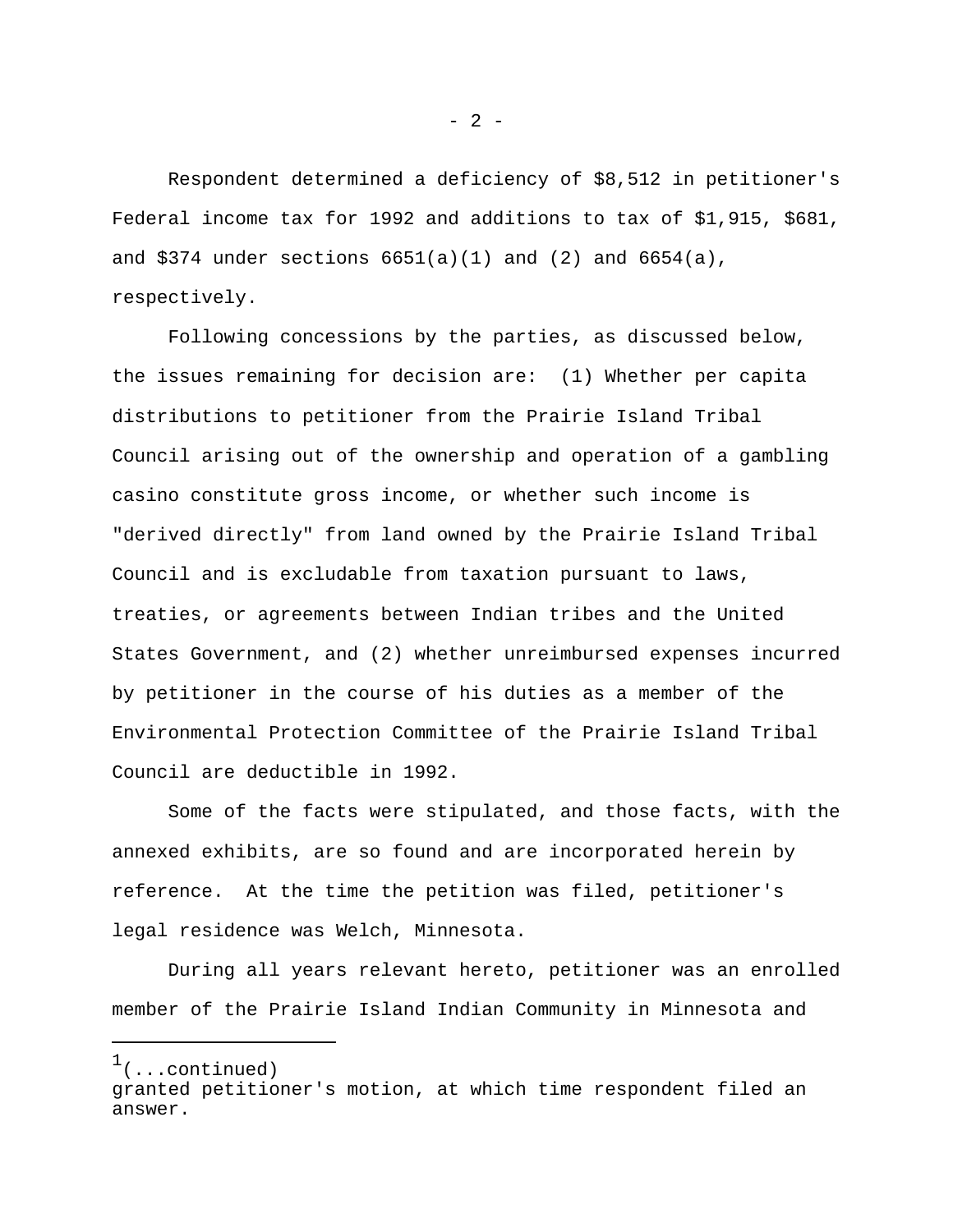resided on such tribe's reservation. In 1982, petitioner entered into a lease with the Prairie Island Tribal Council (tribal council) wherein petitioner leased from the tribal council 270 acres of the tribe's reservation for purposes of farming. The lease was for a term of 25 years. Over the entire tract of leased land, petitioner raised corn, soybeans, wheat, winter wheat, buckwheat, and seed corn. Petitioner installed various irrigation equipment over portions of the property.

In 1983, the tribal council began carrying out plans to build a bingo hall and a casino on a portion of petitioner's leased land. Pursuant thereto, the tribal council requested that petitioner cease his farming operations on a specified 10-acre portion of the land leased to petitioner; the tribal council intended to use that 10 acres for the building and operation of the bingo hall and casino. Petitioner agreed to relinquish the 10 acres to the tribal council.

In connection with the further development of casino operations on petitioner's leased land, the tribal council, in 1984, terminated petitioner's lease on the 270 acres of farmland. Petitioner, however, continued to farm the land each year. In 1987, the tribal council entered into a second lease with petitioner for the same 270 acres, less 10 acres "more or less, presently occupied by a bingo hall and parking lot." The term of this lease was 10 years, which expired on December 31, 1996.

 $- 3 -$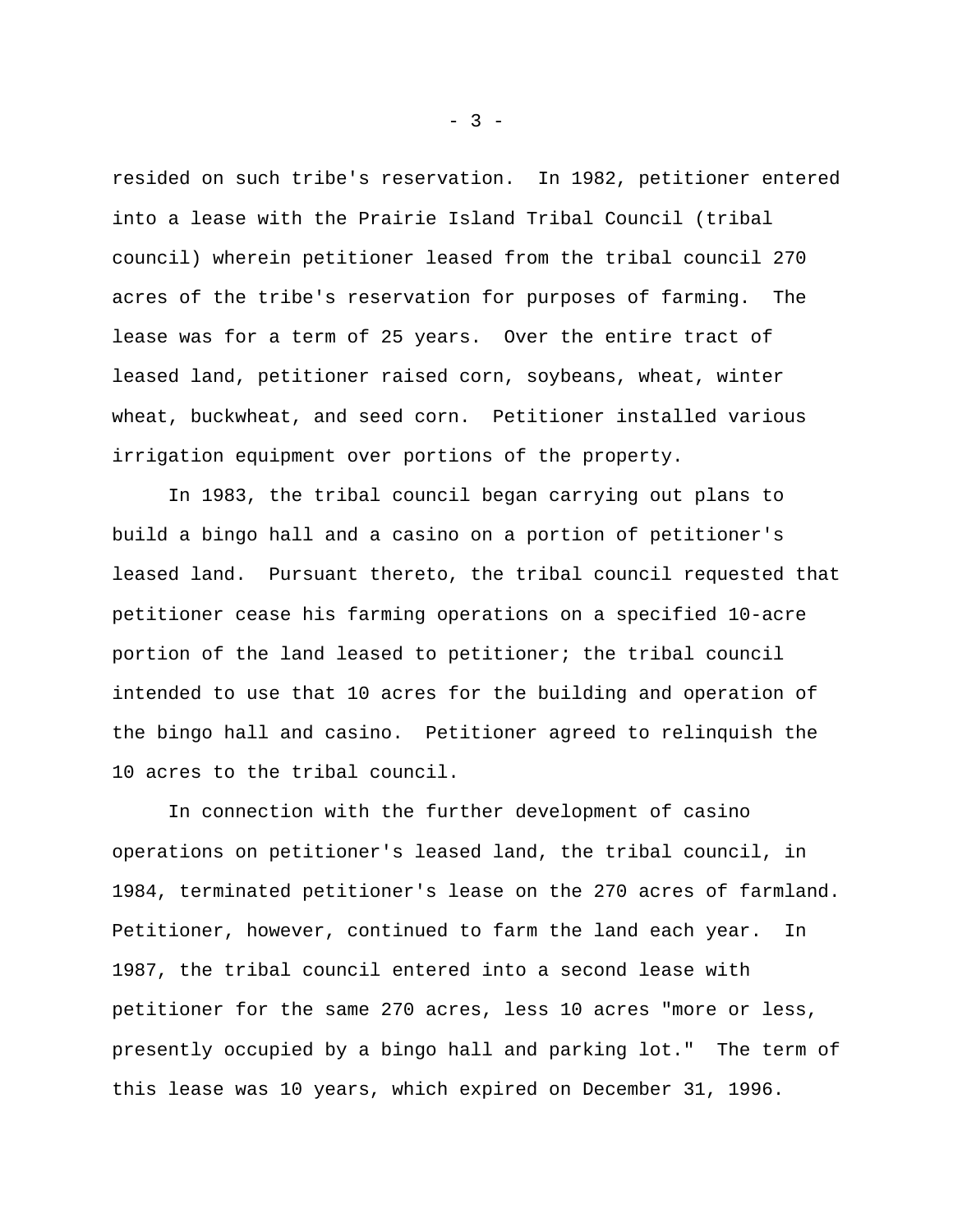In December 1991, the tribal council informed petitioner in writing that the entire tract of land leased to him would be required for "community economic development" (i.e., expansion of the casino buildings and operations), and that petitioner should cease all farming operations thereon. The correspondence further stated that the provisions of petitioner's second lease would terminate upon petitioner's receipt of such correspondence. Subsequently, petitioner ceased all farming operations on the leased land. Under the terms of the lease, the tribal council reserved the right to terminate the lease as to all or part of the leased property for "economic development" by advising the lessee in writing on or before January 1 of the year in which the premises were required for economic development. In such event, the lessee was not entitled to compensation for termination of the lease. The lease provided otherwise where the termination notice was given after January 1 of the year for which economic development was contemplated. Nevertheless, a dispute arose between petitioner and the tribal council regarding the tribal council's right to terminate the lease and the tribal council's responsibility to reimburse petitioner for damages incurred by petitioner as a result of such termination. At the time of the trial of this case, petitioner's continuing dispute with the tribal council over this issue was scheduled for legal arbitration proceedings.

- 4 -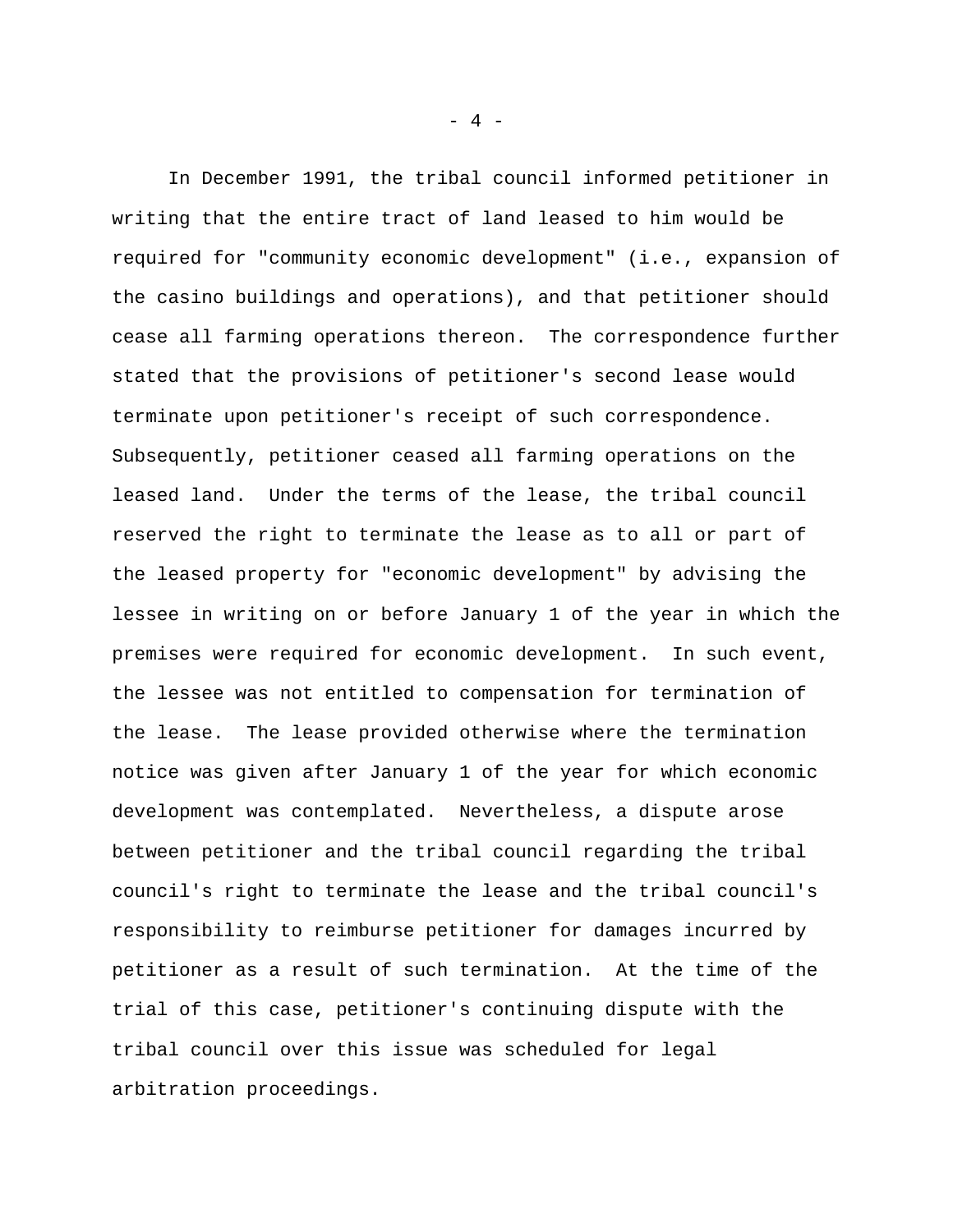During the years of operation of the casino, each enrolled member of the Prairie Island Indian Community who lived on the reservation received per capita distributions of a portion of the casino's earnings for that year. $^2$  In other words, a portion of the casino's earnings each year was divided equally among, and distributed to, each man, woman, and child who was an enrolled member of the Prairie Island Indian Community who lived on the tribe's reservation. $^3$  During the year in question, 1992, petitioner's per capita distribution from the casino operations was \$43,380. $^4\;$  Each enrolled member of the Prairie Island Indian Community who lived on the reservation received a \$43,380 distribution from the casino operations in 1992. The payment of the \$43,380 per capita distribution to petitioner was reported to respondent by the tribal council on Form 1099-DIV.

<sup>2</sup> The Court surmises from the record that, originally, these distributions were paid on a quarterly basis, but eventually the payments were made on monthly basis.

<sup>3</sup> Through 1994, each member of the tribe who lived on the reservation, including children of all ages, received an equal distribution of the earnings. For 1995 and subsequent years, the apportionment was altered so that the children (those under the age of 18) received only 15 percent of the amount of the distributions received by the adults.

<sup>4</sup> Petitioner testified that he received the following per capita distributions from casino operations for years prior and subsequent to the year at issue: (1) for 1990--\$200, (2) for 1991--\$19,000, (3) for 1993--\$45,000, (4) for 1994--between \$70,000 and \$80,000, and (5) for 1996--between \$90,000 and \$100,000. Petitioner did not file a Federal income tax return for any of these years.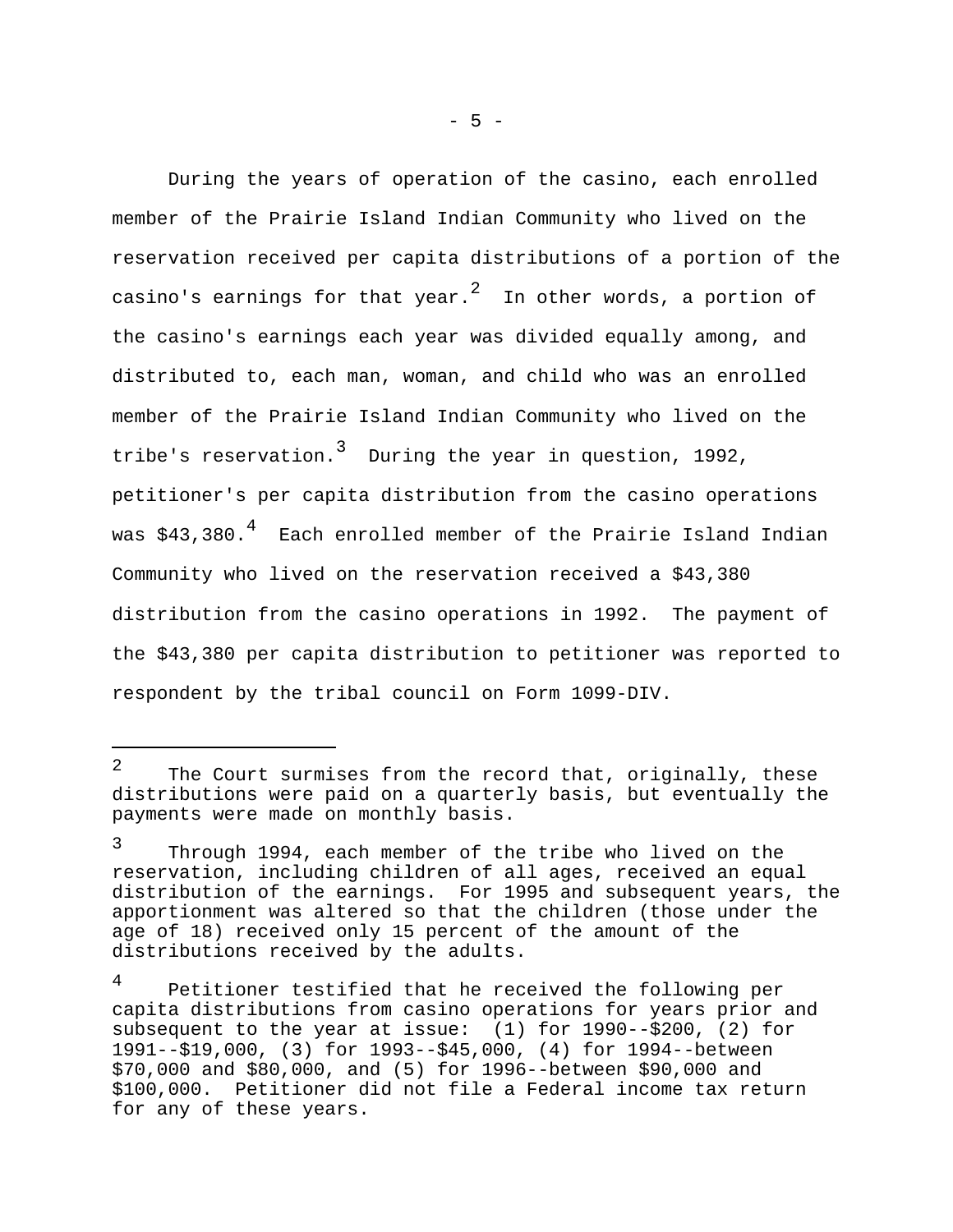Petitioner did not timely file his Federal income tax return for the year at issue. He filed his return for 1992 after the notice of deficiency was issued. In the notice of deficiency, respondent determined that petitioner had unreported income of \$43,380 and unreported nonemployee compensation income of \$1,951, both from the tribal council. Respondent further determined that petitioner had unreported interest income of \$98 from Norwest Bank, and that he was liable for self-employment taxes of  $$275.<sup>5</sup>$ Respondent allowed petitioner a self-employment tax deduction of \$138, a standard deduction of \$3,600, and one personal exemption of \$2,300. Respondent also determined that petitioner was liable for additions to tax under section 6651(a)(1) for failure to timely file a Federal income tax return, section 6651(a)(2) for failure to timely pay the amount shown as tax on the return, and section 6654(a) for failure to make estimated tax payments, in the amounts of \$1,915, \$681, and \$374, respectively.

In a Stipulation of Settled Issues filed with the Court at trial, petitioner conceded that the nonemployee compensation of \$1,951 from the tribal council and the interest income of \$98 from Norwest Bank were includable in gross income for 1992. Further, petitioner conceded that he was liable for self-

- 6 -

<sup>5</sup> All the unreported income adjustments were based on information reported to respondent by third party payers.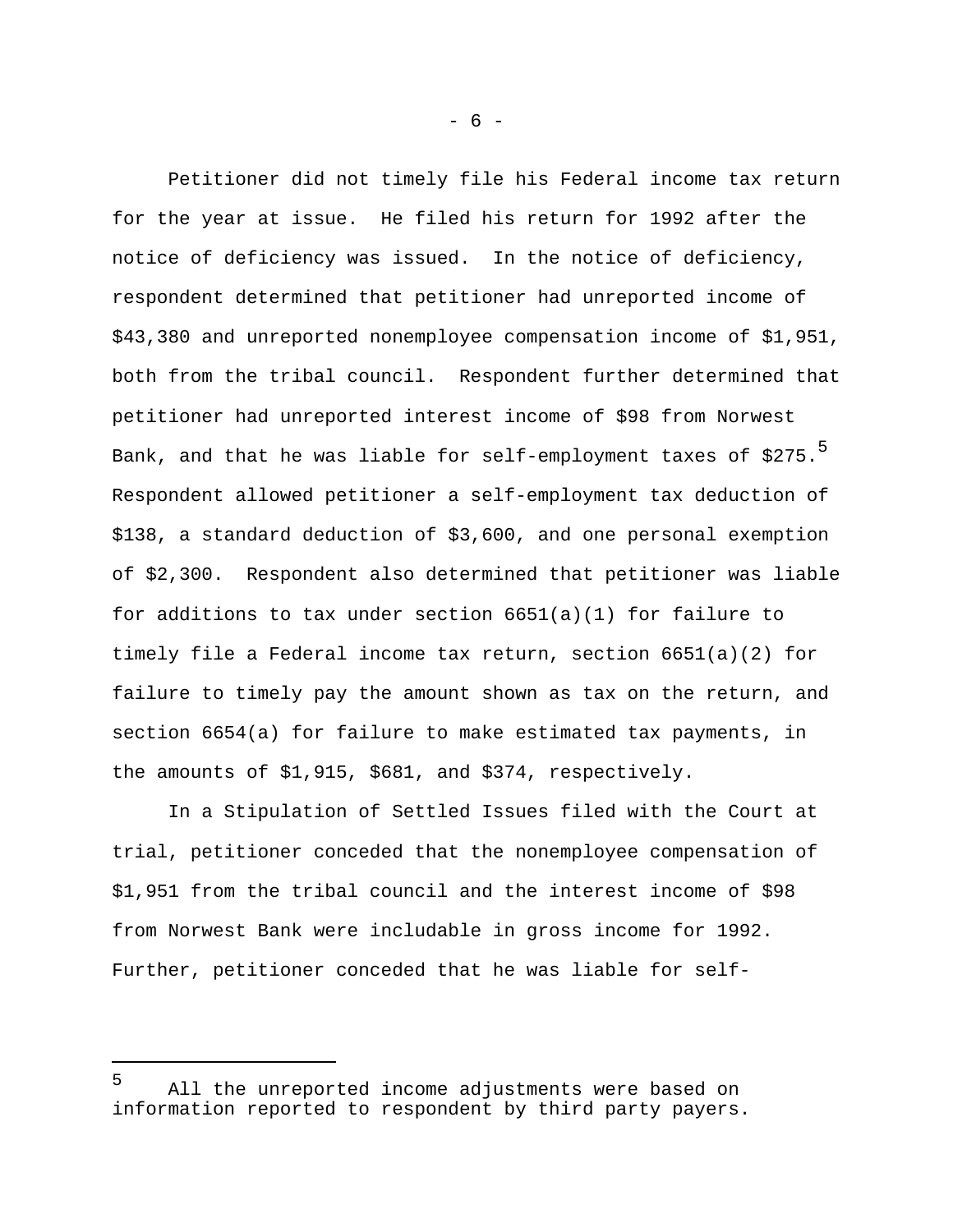employment taxes of \$275, and that he was liable for the additions to tax under sections  $6651(a)(1)$  and  $6654(a)$ .

Respondent conceded that petitioner was entitled to a selfemployment tax deduction of \$138, a standard deduction of \$3,600, and one personal exemption of \$2,300. Respondent further conceded that the addition to tax under section 6651(a)(2) was not properly applicable in this case, and that it was mistakenly included in the notice of deficiency.

 The determinations of the Commissioner in a notice of deficiency are presumed correct, and the burden is on the taxpayer to prove that the determinations are in error. Rule 142(a); Welch v. Helvering, 290 U.S. 111 (1933).

 The first issue is whether the per capita distribution of \$43,380 from the tribal council is includable in petitioner's gross income for 1992. Petitioner contends that this distribution was in lieu of the income he would have earned from the land and, therefore, was excludable from gross income.

Section 61 provides that gross income includes "all income from whatever source derived," unless otherwise provided. The Supreme Court has consistently given this definition of gross income a liberal construction "in recognition of the intention of Congress to tax all gains except those specifically exempted." Commissioner v. Glenshaw Glass Co., 348 U.S. 426, 430 (1955); see also Roemer v. Commissioner, 716 F.2d 693, 696 (9th Cir. 1983),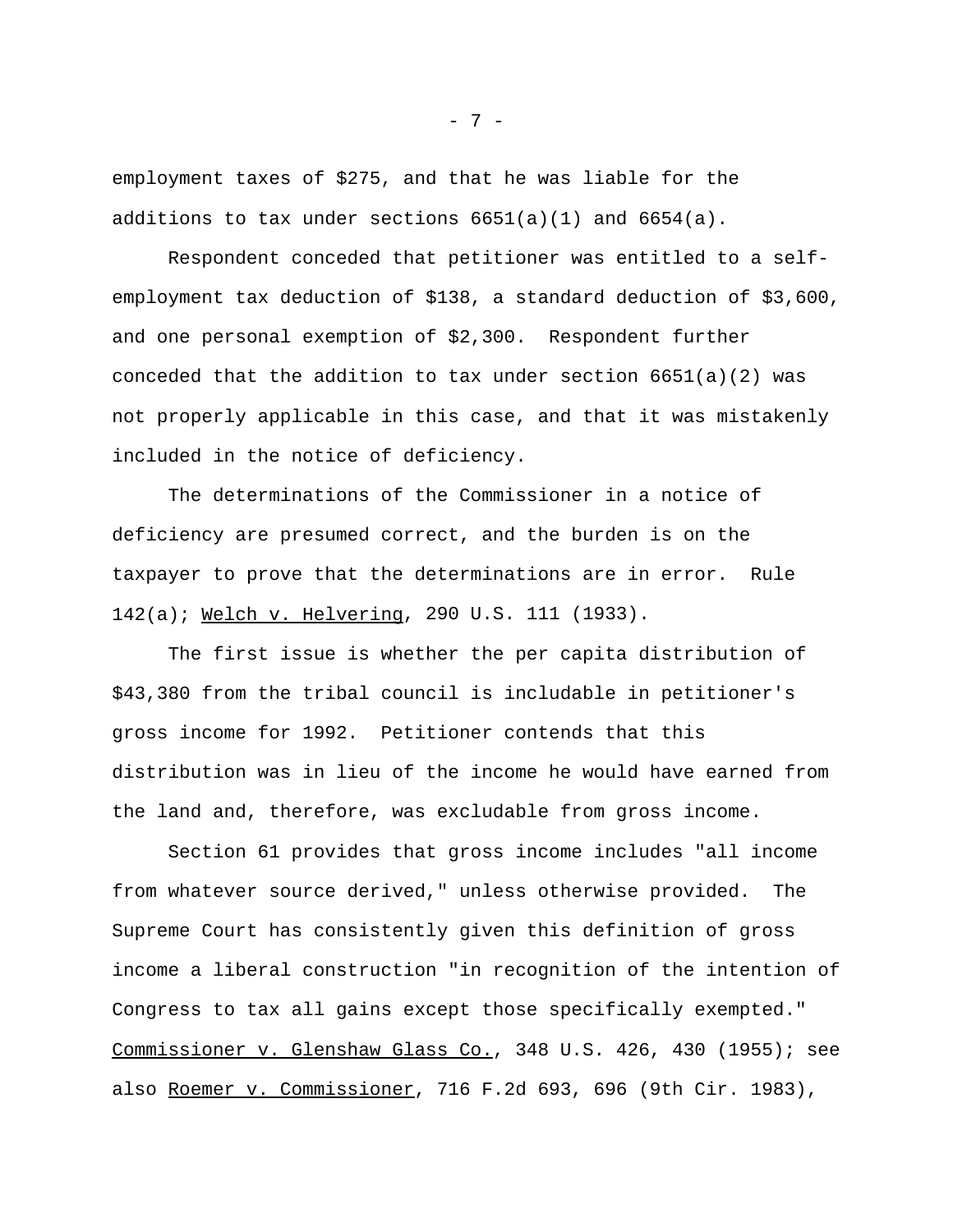revg. 79 T.C. 398 (1982) ([all] realized accessions to wealth are presumed to be taxable income, unless the taxpayer can demonstrate that an acquisition is specifically exempted from taxation.").

It is well established that American Indians are subject to Federal income taxation unless an exemption exists in the language of a treaty or an Act of Congress. Squire v. Capoeman, 351 U.S. 1, 6 (1956); United States v. Willie, 941 F.2d 1384, 1400 (10th Cir. 1991); Cross v. Commissioner, 83 T.C. 561, 564 (1984), affd. sub nom. Dillon v. United States, 792 F.2d 849 (9th Cir. 1986). The fact that petitioner is an American Indian does not preclude him from being liable for the payment of income tax. Hoptowit v. Commissioner, 78 T.C. 137, 145 (1982), affd. 709 F.2d 564 (9th Cir. 1983).

Though not specifically addressed in the Internal Revenue Code, revenue from casino gambling conducted on American Indian reservations is specifically subjected to Federal taxes under the Indian Gaming Regulatory Act, Pub. L. 100-497, 102 Stat. 2467, 2472, 25 U.S.C. sec. 2710 (1994). The Indian Gaming Regulatory Act provides that "per capita payments [of net revenues from gaming activities conducted or licensed by any Indian tribe] are subject to Federal taxation and tribes [must] notify members of such tax liability when payments are made." 25 U.S.C. sec.  $2710(b)(3)(D)$  (1994). The tribal council did notify petitioner,

- 8 -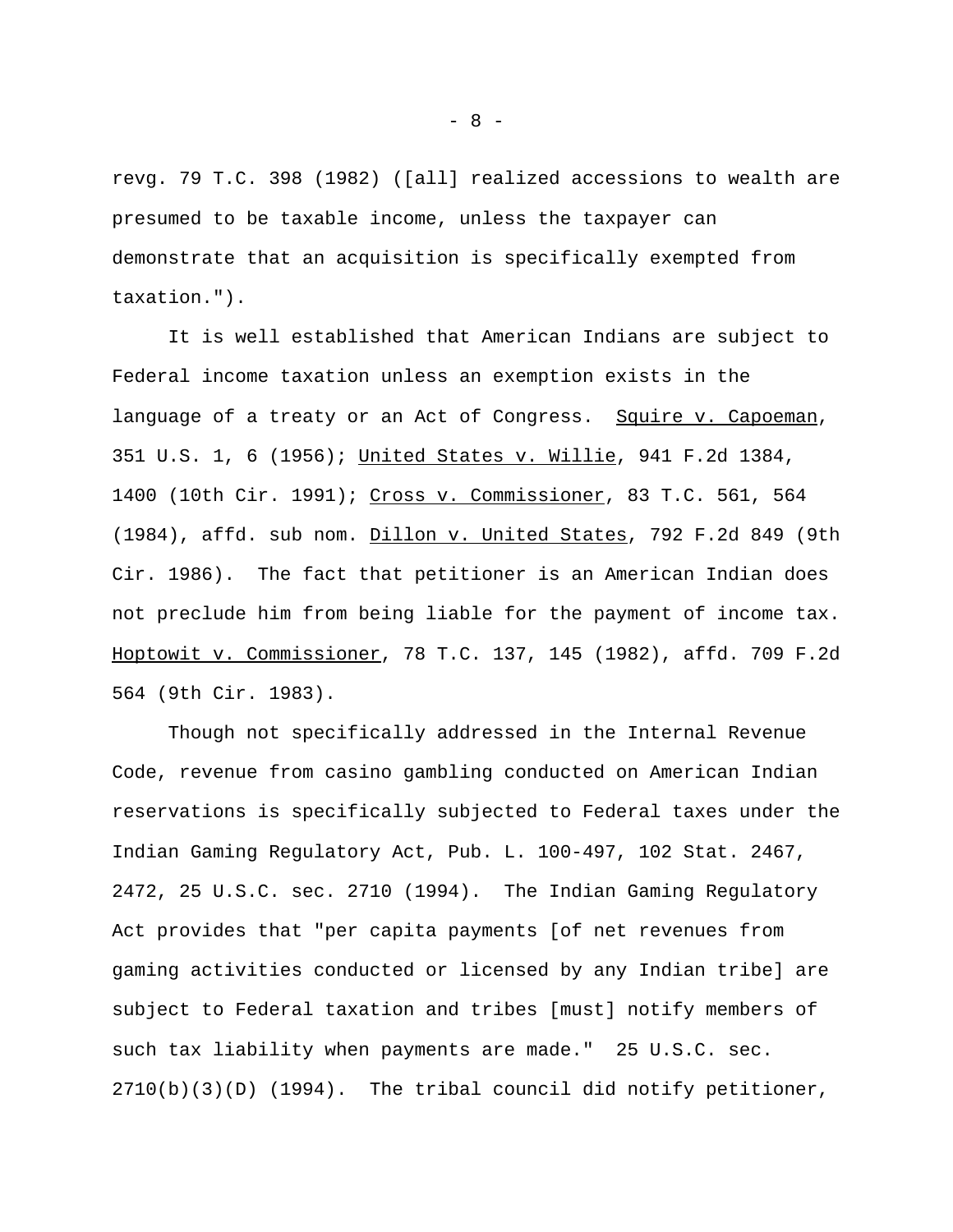as well as the other tribal members, of the taxability of their per capita distributions. The tribal council also notified respondent, on Forms 1099-DIV, of its payment of each per capita distribution.

To prevail on this issue, petitioner must point to express exemptive language in some statute or treaty that excludes the \$43,380 distribution from his gross income. Rickard v. Commissioner, 88 T.C. 188, 192 (1987); Cross v. Commissioner, supra at 564; see Welch v. Helvering, 290 U.S. 111 (1933). Petitioner claims that the Indian General Allotment Act of 1887 (Indian General Allotment Act), ch. 119, 24 Stat. 388, 25 U.S.C. sec. 331-358 (1988) provides such an express exception to Federal income taxation.<sup>6</sup>

The Indian General Allotment Act provided for the allotment of reservation lands to American Indians to be held in trust for allottees by the United States for a period of 25 years, or longer, during which time the allotted land cannot be alienated or encumbered. Upon expiration of the time limitation, if the

<sup>6</sup> Petitioner alleges, and the Court surmises from the record, that the leased land in this case is governed by the Indian General Allotment Act rather than by a Federal statute specifically addressing the tribal lands of the Prairie Island Indian Community. Nevertheless, it has been held that the test of entitlement to a Federal income taxation exemption would be the same under the Indian General Allotment Act of 1887, ch. 119, 24 Stat. 388, 25 U.S.C. sec. 331-358 (1988), and a Federal statute specifically addressing the tribal lands of the Eastern Cherokee Indians. See Saunooke v. United States, 806 F.2d 1053, 1055 (Fed. Cir. 1986).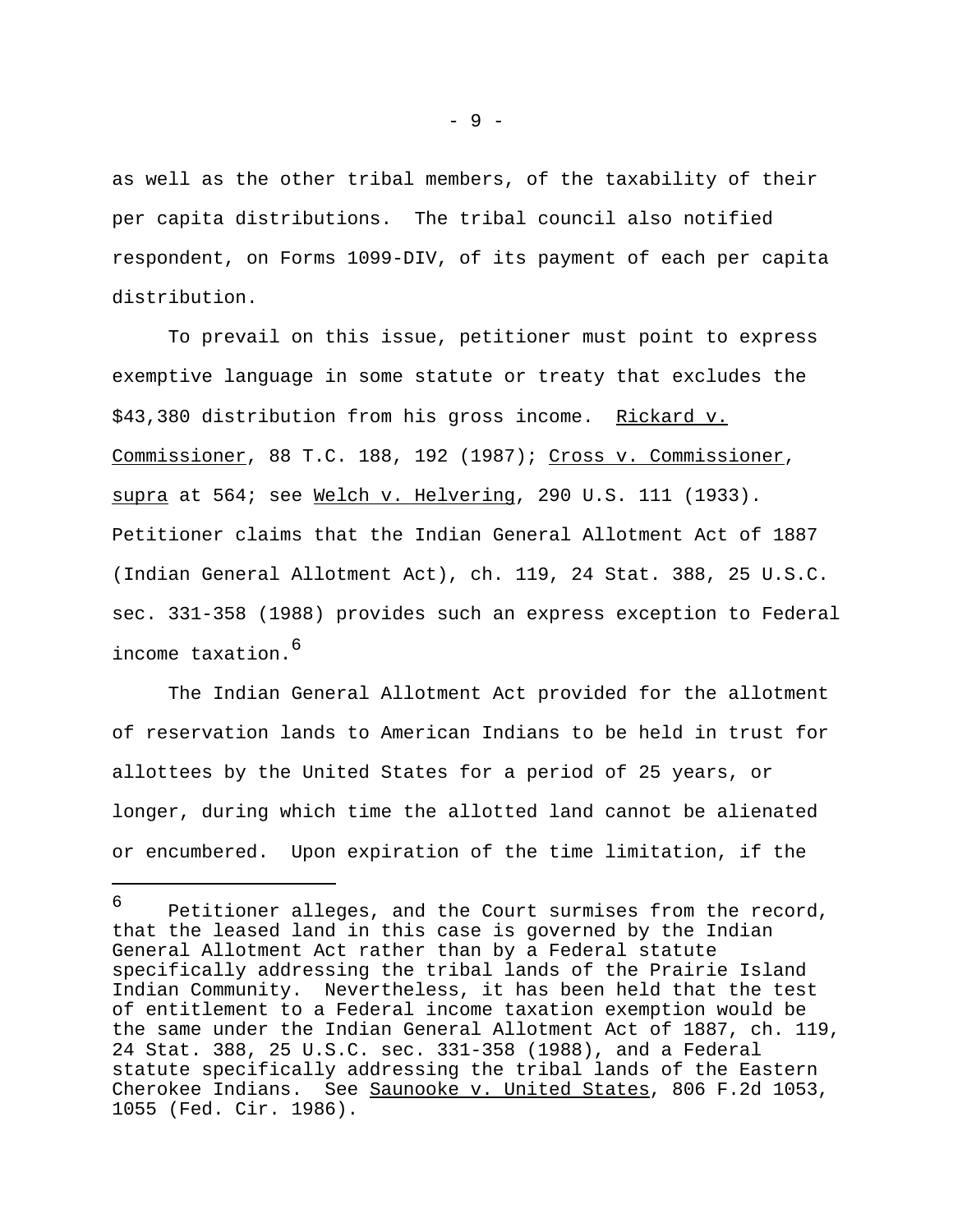allottee is determined to be competent to manage his or her own affairs, a fee patent can be issued to the allottee with respect to the allotted land. The Indian General Allotment Act serves to preserve the value of the land in trust until such time as the Secretary of the Interior determines that the allottee is competent to hold title to the land in fee simple. County of Yakima v. Confederated Tribes & Bands of the Yakima Indian Nation, 502 U.S. 251 (1992).

In Squire v. Capoeman, supra, the Supreme Court concluded that a Federal income tax exemption was created by the Indian General Allotment Act for income that an allottee derives directly from the land held in trust for him. In that case, the Supreme Court reasoned that there existed a congressional intent to exempt allotted lands from all charges and encumbrances until after the fee interest was conveyed to the allottee. It held that income received by an incompetent Indian from the sale of standing timber logged off his own allotment was exempt from Federal income tax, but "reinvestment income" was not. Id. at 9. The Court stated: "It is clear that the exemption accorded tribal and restricted Indian lands extends to the income derived directly therefrom." Id. (quoting Cohen, Handbook of Federal Indian Law, 265, (1941); emphasis added). The stated rationale for the "derived directly" standard was that the logging of the

 $- 10 -$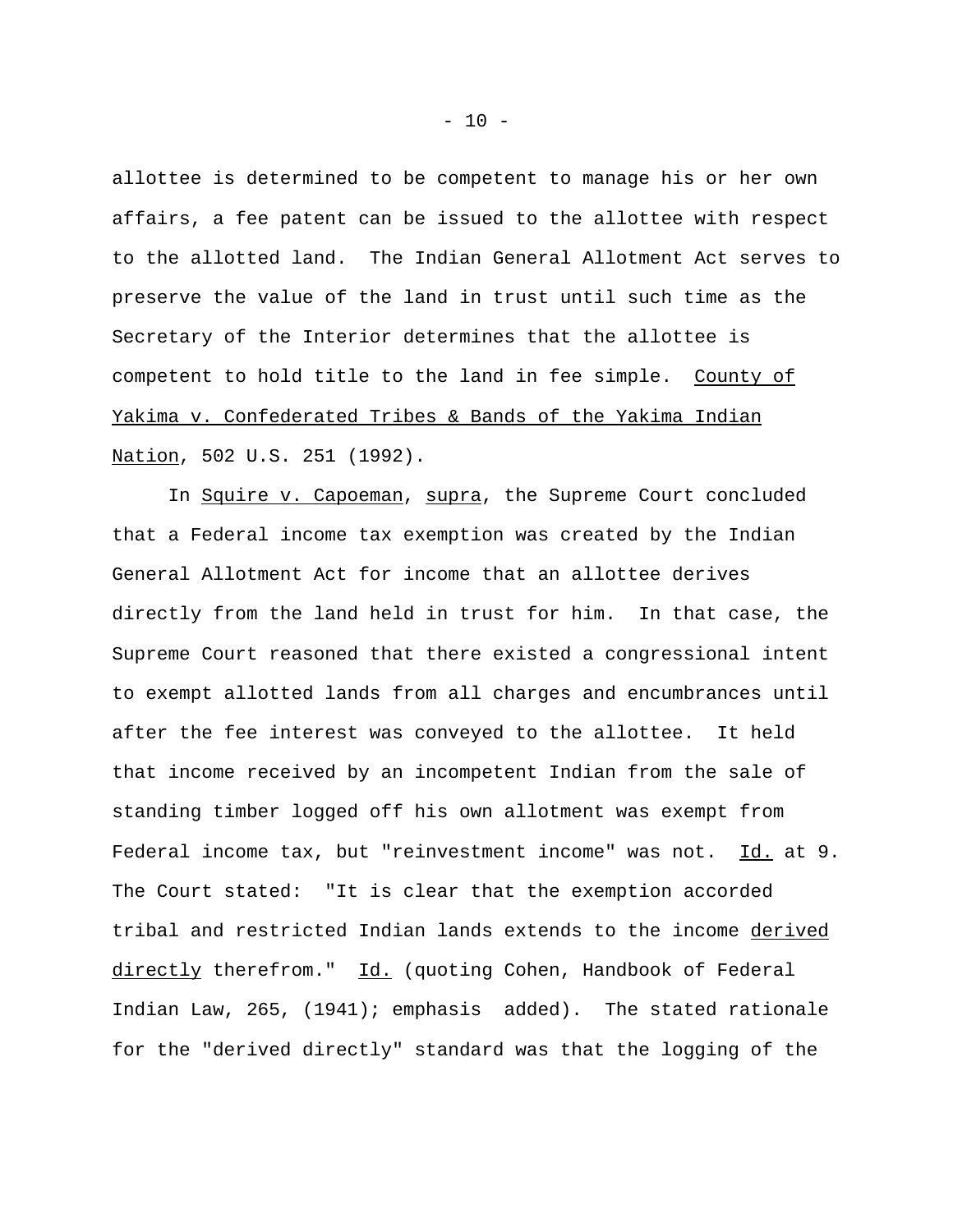land caused a diminution of the land's value. The Supreme Court stated:

Once logged off, the land is of little value. The land no longer serves the purpose for which it was by treaty set aside  $* * *$  and for which it was allotted to him.  $* * *$ Unless the proceeds of the timber sale are preserved for \* \* \* [the taxpayer], he cannot go forward when declared competent with the necessary chance of economic survival in competition with others. \* \* \* [Squire v. Capoeman, supra at 10; fn. ref. omitted.]

The courts have held that to allow taxation of the proceeds of activities that diminish the value of land allotted to an Indian runs contrary to the rationale underlying Capoeman, for it reduces the value of that which was to be preserved. See Anderson v. United States, 845 F.2d 206, 207 (9th Cir.1988). The "derived directly" standard is settled precedent in this and all other courts that have addressed this issue. United States v. Willie, supra at 1400; Saunooke v. United States, 806 F.2d 1053, 1055 (Fed. Cir. 1986); Cross v. Commissioner, supra at 565-566.

In Stevens v. Commissioner, 452 F.2d 741 (9th Cir. 1971), affg. in part and revg. in part 54 T.C. 351 (1970), affg. in part 52 T.C. 330 (1969), the Court of Appeals for the Ninth Circuit affirmed this Court's holding that, under the "derived directly" standard, income from farming and ranching of land acquired by the Government in trust for an individual Indian was exempt from Federal income tax. See also United States v. Daney, 370 F.2d 791 (10th Cir. 1966) (income from oil and gas leases tax-exempt);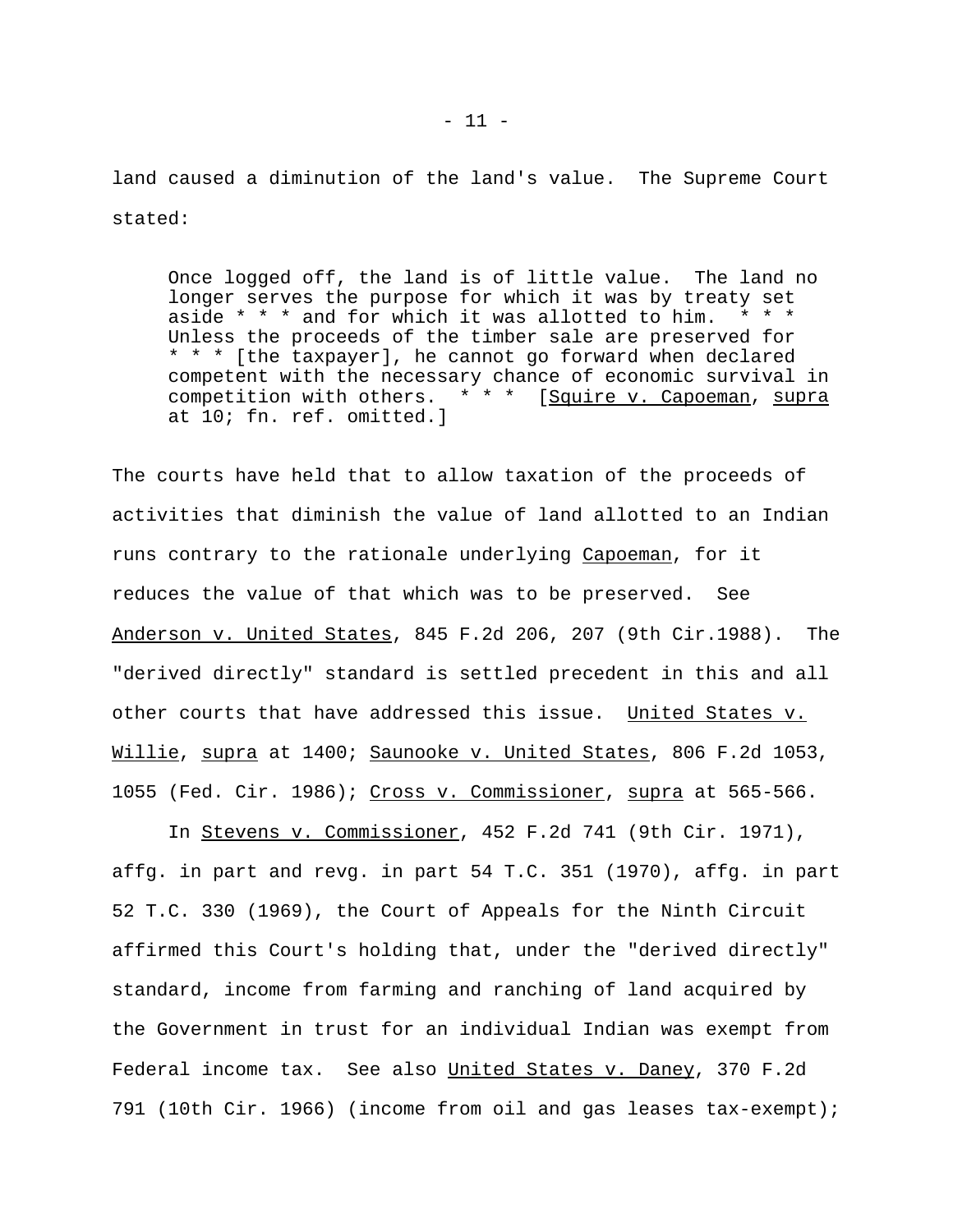Big Eagle v. United States, 156 Ct. Cl. 665, 300 F.2d 765 (1962) (royalties from mineral deposits tax exempt).<sup>7</sup>

The courts have confined the exemption to income received from activities that diminish or exploit the value of the land (such as logging, mining, or farming). Income earned through the investment of capital or labor, such as restaurants, motels, tobacco shops, and similar improvements to the land, fail to qualify for the exemption, although the activity takes place on land held in trust. See Hoptowit v. Commissioner, 78 T.C. at 145 (income received from the operation of a smokeshop on allotted land was taxable); see also Cross v. Commissioner, 83 T.C. at 566; Beck v. Commissioner, T.C. Memo. 1994-122, affd. without published opinion 64 F.3d 655 (4th Cir. 1995) (rental income derived from apartments located on Indian reservation land was not exempt); Critzer v. United States, 220 Ct. Cl. 43, 597 F.2d 708 (1979) (exemption denied for income received from the operation of a motel, a restaurant, a gift shop, and from the rental of a craft shop and apartment units). Under the rationale of these cases, the income derived from the operation of a casino would not be derived directly from the land.

<sup>7</sup> Citing these cases, in Cross v. Commissioner, 83 T.C. 561, 566 (1984), affd. sub nom. Dillard v. United States, 792 F.2d 849 (9th Cir. 1986), this Court adopted a narrow reading of the "derived directly" exemption, observing that it had been applied only in situations where there is exploitation of the land itself.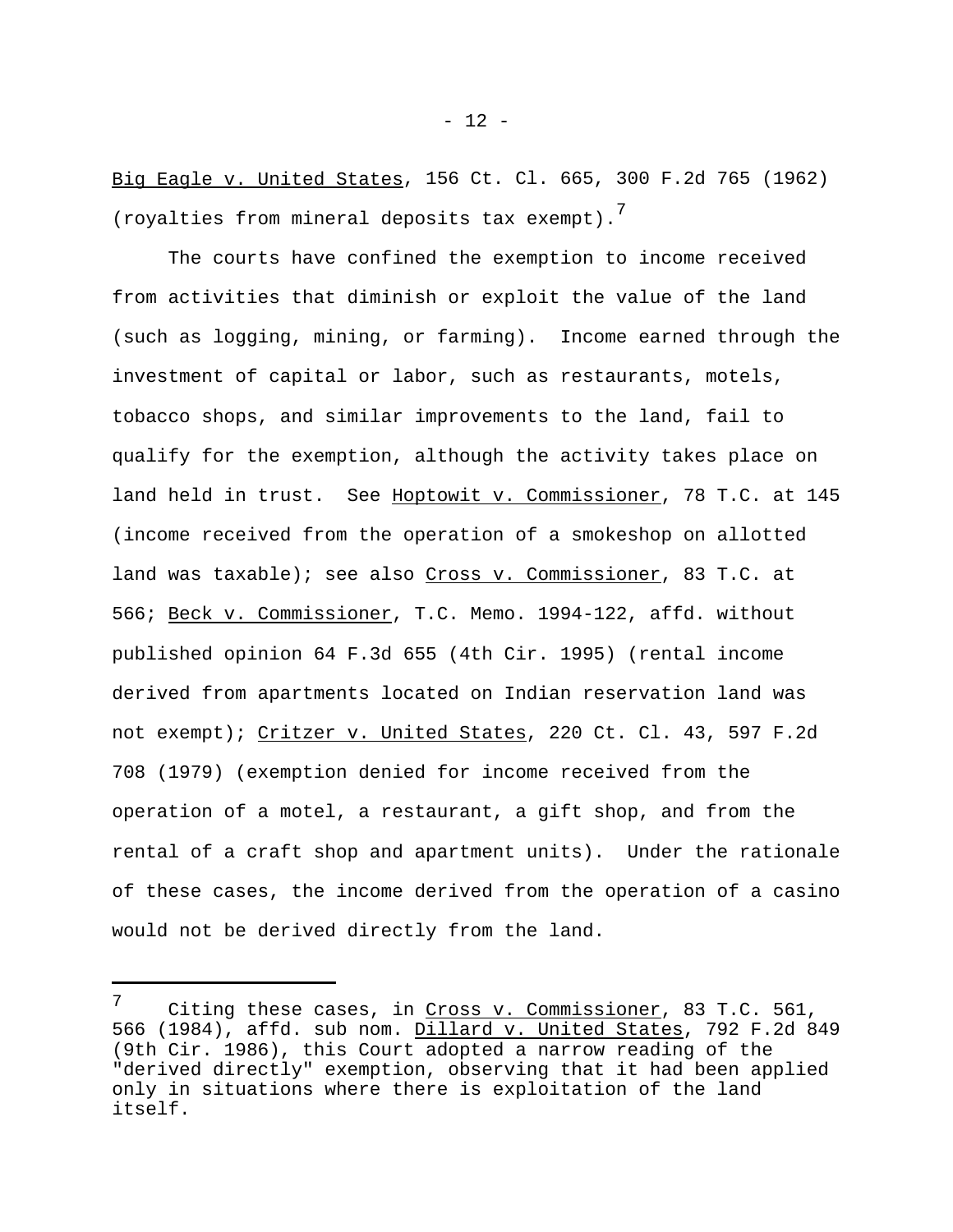In the instant case, the continued use of the trust land for casino operations does not decrease the economic value of the land. In this regard, there is no exploitation of the land by the Prairie Island Indian Community resulting in a diminution of the land's value. Moreover, persons gambling and enjoying food and drink in the casino are paying principally for the use of the casino facilities. Thus, the per capita distributions petitioner received were primarily derived from the utilization of a capital improvement; i.e., the casino, and not from the land itself. See Beck v. Commissioner, supra.

Petitioner agrees that, absent his possession of a lease to farm the 270 acres, the \$43,380 per capita distribution would be subject to Federal income tax. $^8\,$  However, petitioner argues that the existence of his lease provides him with a special exemption from the general taxability of the income derived from the casino operations. Petitioner points out that, if he had farmed the 270 acres in 1992, all the income derived from such farming activity would have been exempt from Federal income tax under the "derived directly" standard. Petitioner argues that, because he held a lease on the land upon which the casino was located and operated,

<sup>8</sup> The courts have uniformly denied an exemption for an Indian's distributive share of income derived from unallotted tribal lands held in trust for the tribe as a whole. E.g., Anderson v. United States, 845 F.2d 206 (9th Cir. 1988); Holt v. Commissioner, 364 F.2d 38 (8th Cir. 1966), affg. 44 T.C. 686 (1965).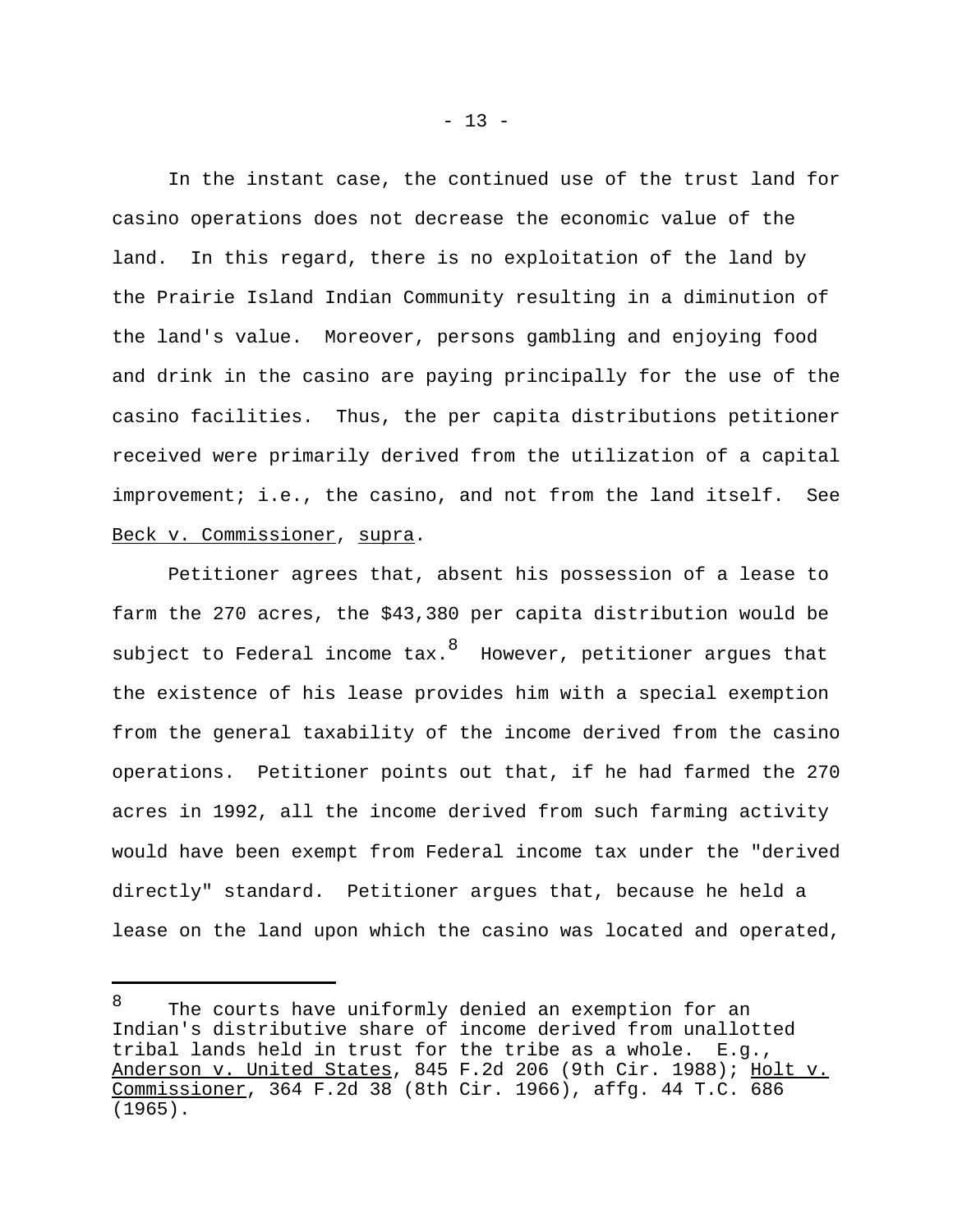the \$43,380 per capita distribution he received was in lieu of the farming income he relinquished in order to allow the building and operation of the casino. Therefore, petitioner contends, the \$43,380 paid to him should be exempt from Federal income tax as "substitute farming income".

The Court does not disagree that, if petitioner had continued to farm the leased land, the income derived from his farming operations would have been "derived directly" from the land and, thus, would have been exempt from Federal income taxes. See Stevens v. Commissioner, supra. However, this Court is unwilling to extend such an exemption to encompass a type of income that clearly falls outside the bounds of the "derived directly" standard, and that was clearly intended to be subjected to Federal income tax under the Indian Gaming Regulatory Act. The \$43,380 per capita distribution to petitioner in 1992 was not paid in lieu of his potential farming income for that year but, rather, was paid to petitioner as a result of his status as an enrolled member of Prairie Island Indian Community and a resident on the tribal reservation. That petitioner may have held a lease to farm the 270 acres in 1992 had no bearing on whether or not he received the per capita distribution in that year, and did not operate to change the character of the per capita distribution he received. Each and every enrolled member of Prairie Island Indian Community who lived on the reservation received an equal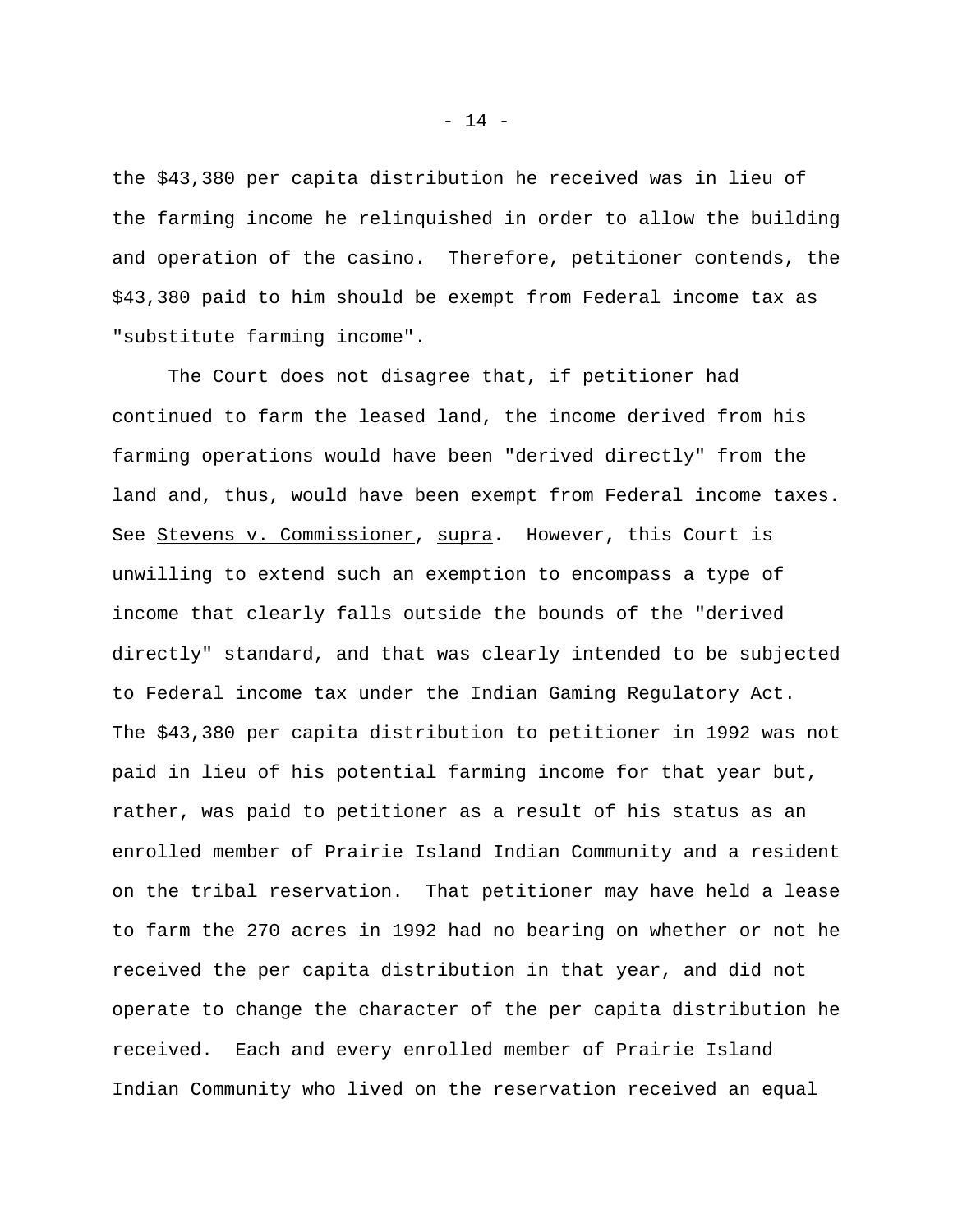distribution in 1992; petitioner received that distribution regardless of whether he held a lease on the 270 acres.<sup>9</sup> Petitioner's argument is wholly without merit.

The Court recognizes the possibility that petitioner may have incurred some pecuniary damages as a result of his inability to farm the leased land during the year at issue. Moreover, the Court understands that petitioner may harbor feelings of inequitable treatment surrounding his relinquishment of what he regarded as tax-free farming income and the subsequent receipt by him of a taxable per capita distribution from the casino operations. Although the Court may sympathize with petitioner's quandary, this Court is a court of limited jurisdiction and lacks general equitable powers. Commissioner v. McCoy, 484 U.S. 3, 7 (1987); Hays Corp. v. Commissioner, 40 T.C. 436 (1963), affd. 331 F.2d 422 (7th Cir. 1964); see sec. 7442. The Court has no authority to disregard the express provisions of statutes adopted by Congress, even where the result in a particular case may seem harsh. See, e.g., Estate of Cowser v. Commissioner, 736 F.2d

<sup>9</sup> It is notable that petitioner did not produce any evidence to show that his lease was still valid in 1992 (i.e., had not been validly terminated by the tribal council in 1991). This may be one of the issues to be resolved in the arbitration of petitioner's dispute with the tribal council. The validity of the lease is made moot by this Court's determination that the existence of the lease has no bearing on the taxability of the subject per capita distribution. Nevertheless, petitioner failed to prove on this record that the lease was valid during the year at issue. On this record, it appears that the tribal council terminated the lease pursuant to the terms of the lease.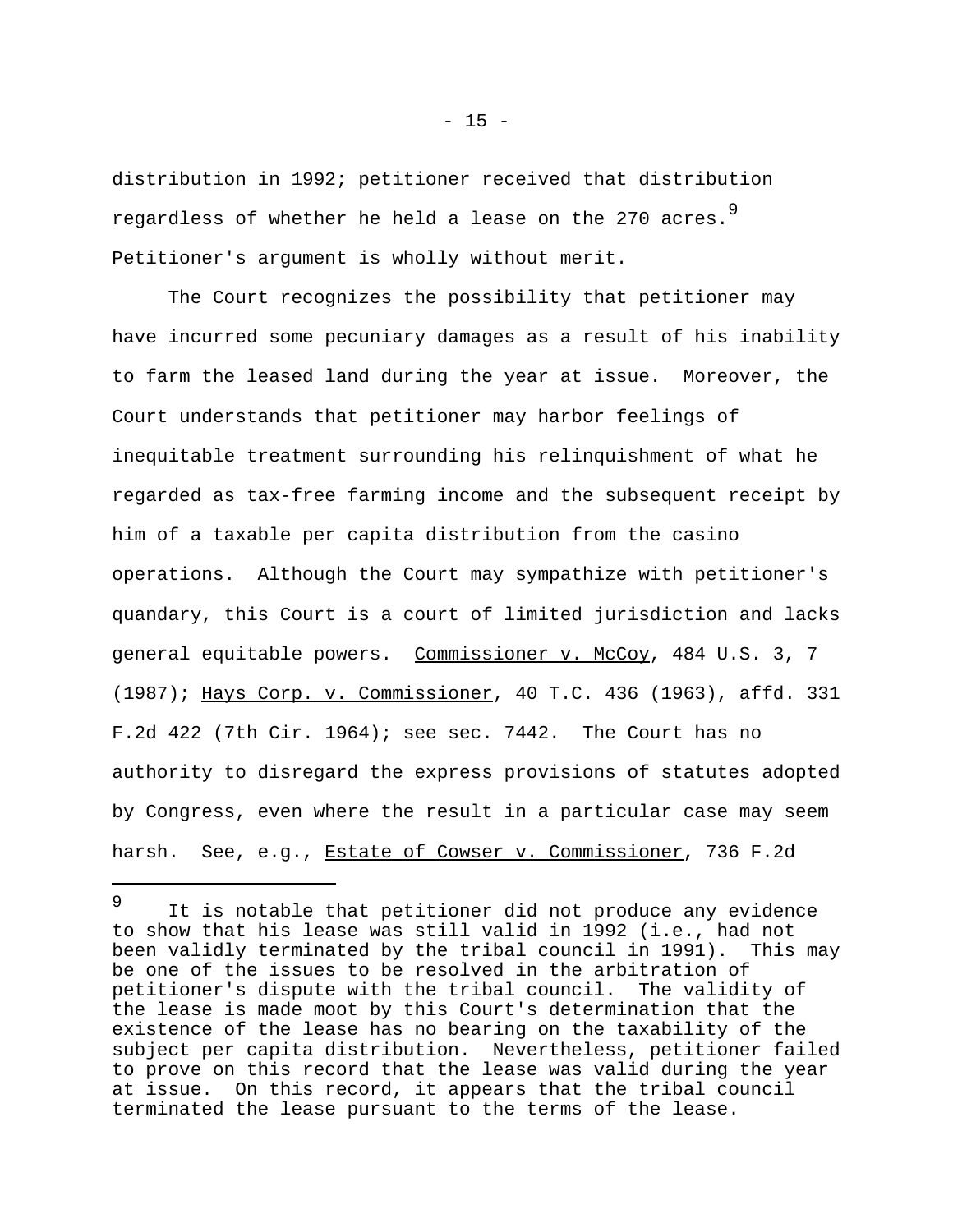1168, 1171-1174 (7th Cir. 1984), affg. 80 T.C. 783, 787-788 (1983). Petitioner's seemingly unfortunate circumstance does not affect his Federal income tax liability with regard to the \$43,380 per capita distribution. Petitioner's recourse, if any, lies in his dispute with the tribal council, which has been scheduled for legal arbitration.

On this record, the Court holds that the \$43,380 per capita distribution received by petitioner in 1992 was not received in lieu of farming income. The Court holds further that such distribution is subject to Federal income tax under the provisions of the Indian Gaming Regulatory Act and that such income was not "derived directly" from the trust land. Respondent, therefore, is sustained on this issue.

The second issue is whether unreimbursed expenses incurred by petitioner in the course of his duties as a member of the Environmental Protection Committee (EPC) of the tribal council are deductible in 1992. Expenses incurred by an employee that are not reimbursed by the employer are generally deductible under section 162(a), which allows a deduction for all ordinary and necessary expenses paid or incurred during the taxable year in carrying on a trade or business.<sup>10</sup> <u>Primuth v. Commissioner</u>, 54

<sup>10</sup> For tax years beginning on or after Jan. 1, 1987, as in this case, miscellaneous itemized deductions, including unreimbursed employee expenses, are deductible, under sec. 67(a), only to the extent that the aggregate miscellaneous itemized deductions (continued...)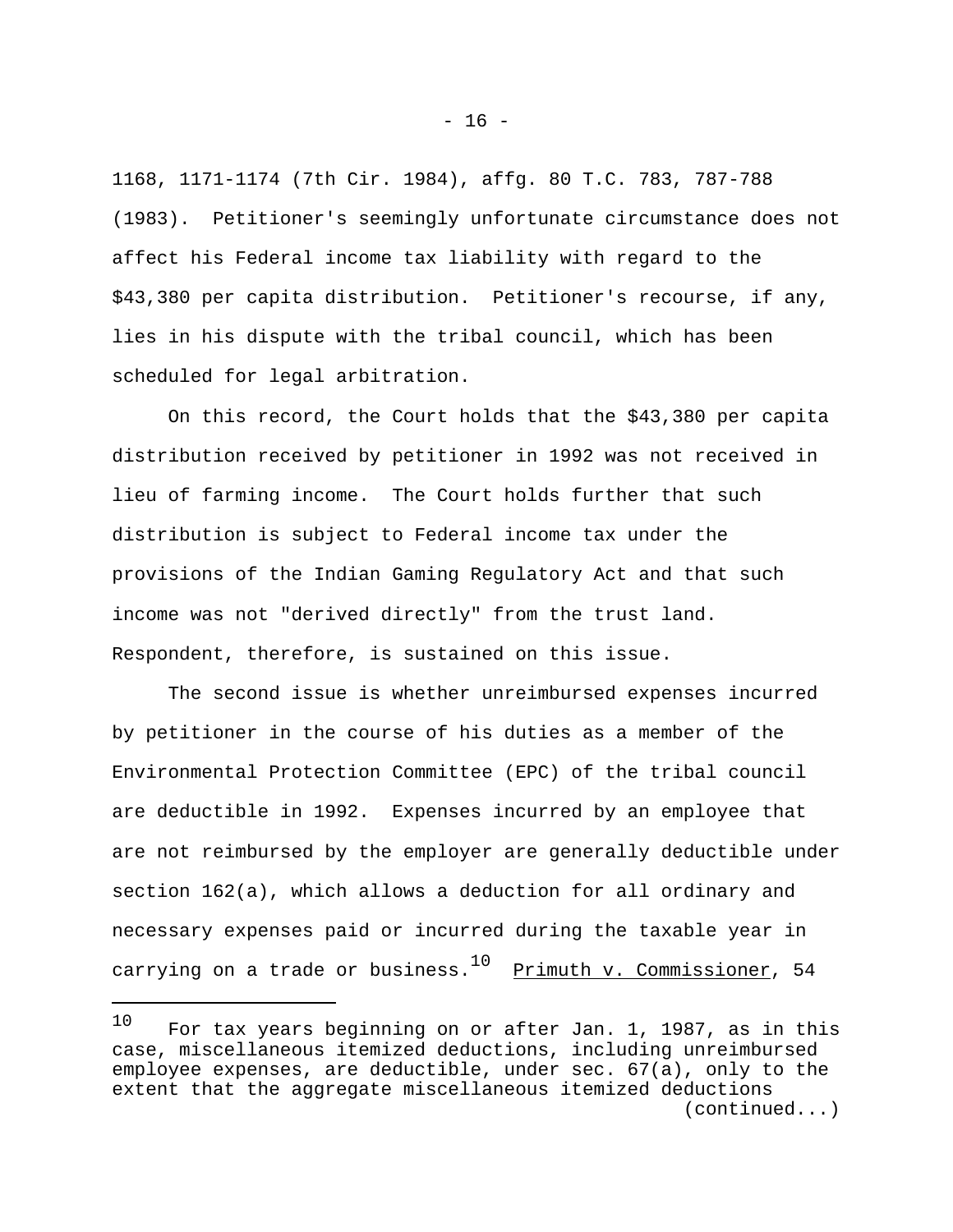T.C. 374, 377 (1970). To qualify for the deduction, an expense must be both "ordinary" and "necessary" within the meaning of section 162(a). Deputy v. duPont, 308 U.S. 488, 495 (1940). Whether the amount disallowed by respondent constitutes an ordinary and necessary expense incurred in the operation of the taxpayer's trade or business as an employee is a question of fact to be determined from the evidence presented, with the burden being on the taxpayer to overcome the presumed correctness of respondent's determination. Rule 142(a); Welch v. Helvering, 290 U.S. 111 (1933); Allen v. Commissioner, T.C. Memo. 1988-166.

Deductions are a matter of legislative grace, and the taxpayer bears the burden of proving entitlement to any deductions claimed. New Colonial Ice Co. v. Helvering, 292 U.S. 435, 440 (1934). Furthermore, a taxpayer is required to maintain records sufficient to establish the amount of his or her income and deductions. Sec. 6001. Under certain circumstances, where a taxpayer establishes entitlement to a deduction, but does not establish the amount of the deduction, the Court is permitted to estimate the amount allowable. Cohan v. Commissioner, 39 F.2d 540 (2d Cir. 1930). However, there must be sufficient evidence in the record to permit the Court to conclude that a deductible expense was incurred in at least the amount allowed. Williams v.

 $10$ (...continued)

exceed 2 percent of the taxpayer's adjusted gross income. Tax Reform Act of 1986, Pub. L. 99-514, 100 Stat. 2085.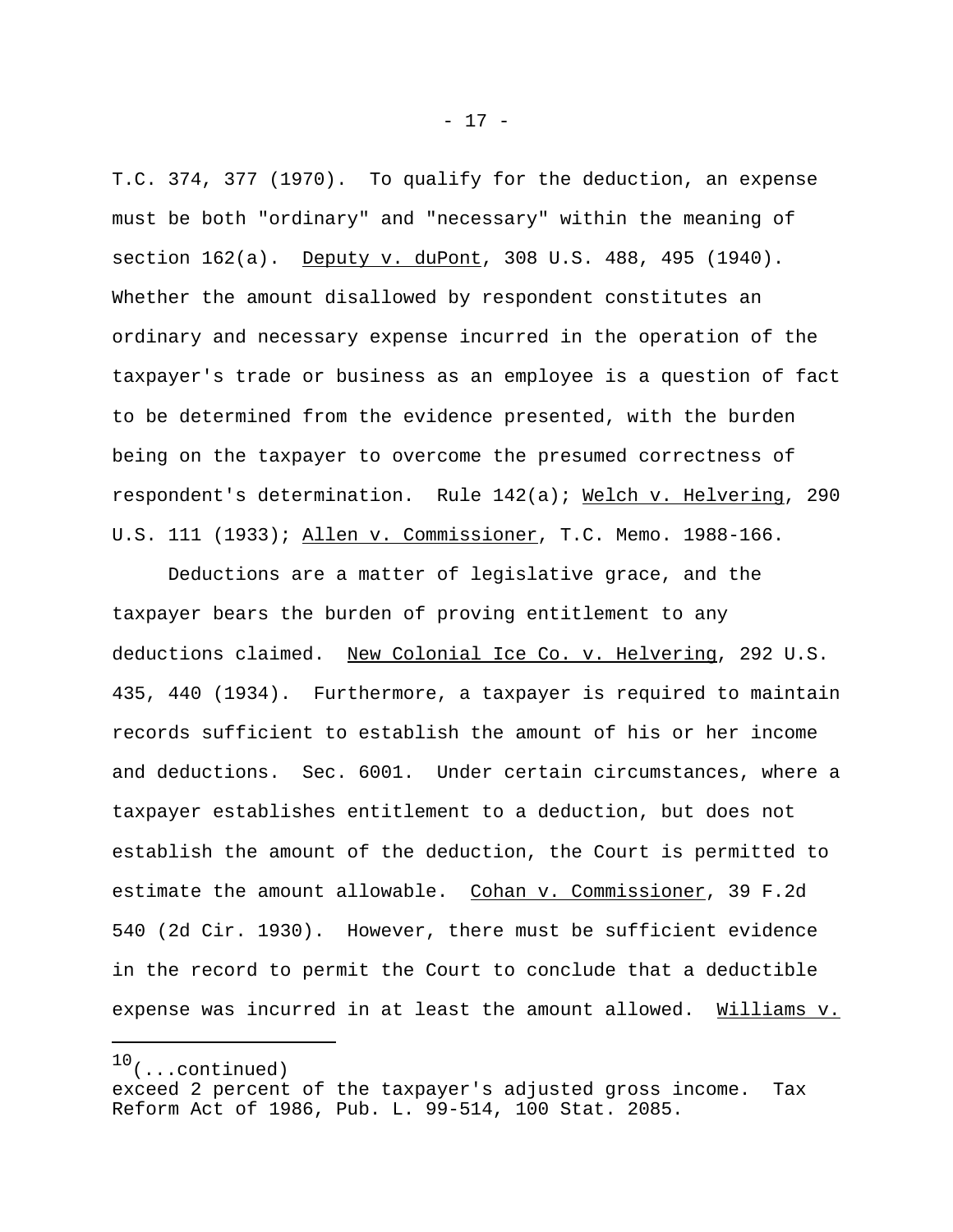United States, 245 F.2d 559, 560 (5th Cir. 1957). In estimating the amount allowable, the Court bears heavily against the taxpayer whose inexactitude is of his or her own making. Cohan v. Commissioner, supra at 544.

The deduction for travel expenses away from home, including meals and lodging, under section 162(a)(2), is conditioned on such expenses being substantiated by "adequate records" or by sufficient evidence corroborating the claimed expenses pursuant to section  $274(d)$ . Sec.  $1.274-5(a)(1)$ , Income Tax Regs. To meet the adequate records requirements of section 274(d), a taxpayer "shall maintain an account book, diary, statement of expense or similar record \* \* \* and documentary evidence \* \* \* which, in combination, are sufficient to establish each element of an expenditure". Sec.  $1.274-5(c)(2)(i)$ , Income Tax Regs. (emphasis added). The elements to be proven with respect to each traveling expense are the amount, time, place, and business purpose of the travel. Sec. 1.274-5(b)(2), Income Tax Regs. The substantiation requirements of section 274(d) are designed to encourage taxpayers to maintain records, together with documentary evidence substantiating each element of the expense sought to be deducted. Sec. 1.274-5(c)(1), Income Tax Regs.

Respondent argued that petitioner's position with the EPC was purely a volunteer position and, therefore, was not in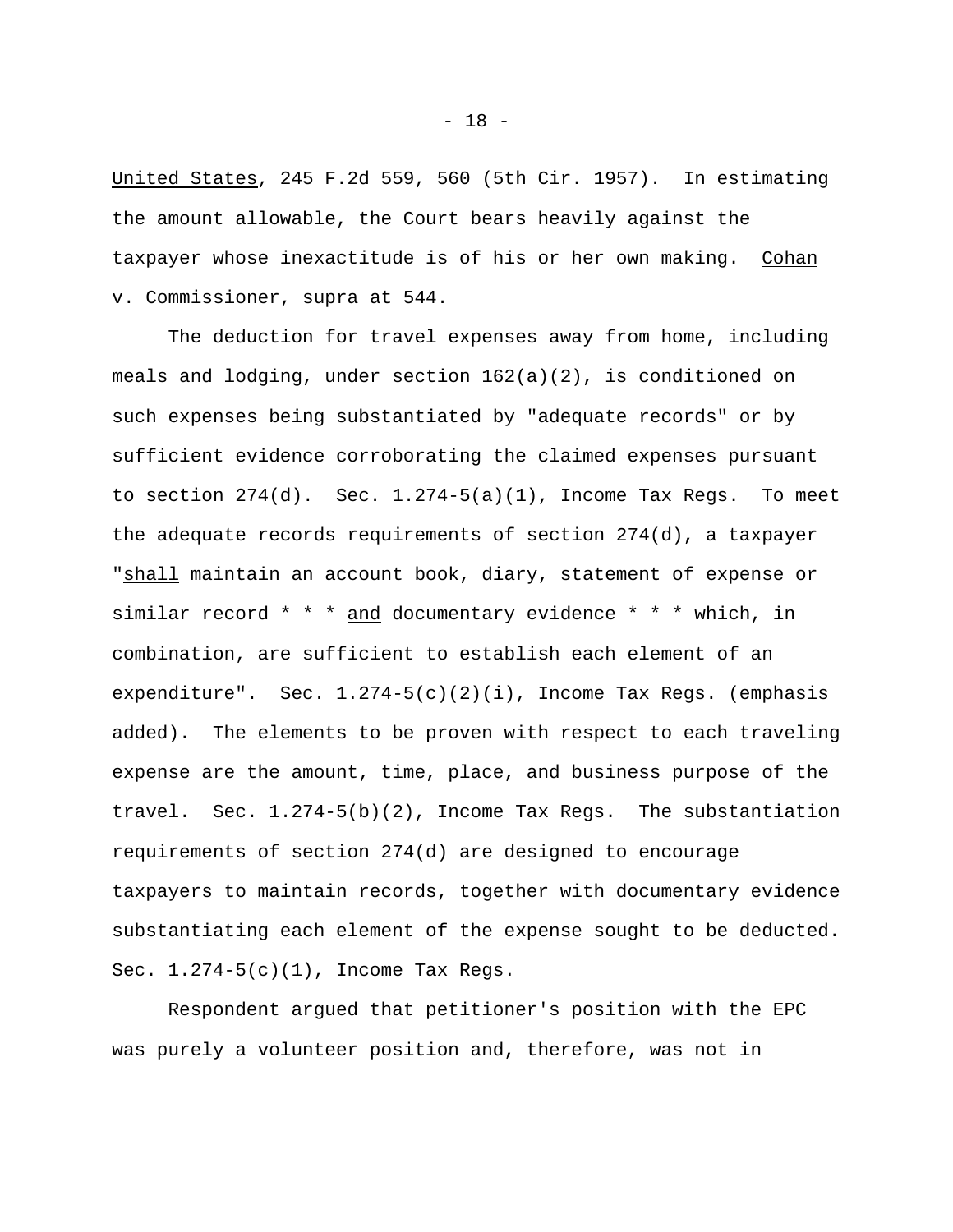connection with a profit-motivated trade or business.<sup>11</sup> Further, respondent argued, petitioner's participation as a member of the EPC was not regular, continuous, and with the primary purpose of making a profit as required by section 162. Finally, respondent argued, petitioner failed to substantiate the amount of his travel expenses incurred away from home, as required by section 274(d).

The expenses petitioner claimed were travel expenses incurred with respect to trips taken by petitioner in connection with his duties as spokesperson for the EPC. Petitioner introduced into evidence a computer-generated printout, which he had prepared in anticipation of trial, of the amounts and descriptions of his claimed expenses. However, petitioner failed to produce any receipts or other similar corroborative evidence to substantiate the various amounts, times, places, or business purposes of his claimed expenses. In short, petitioner failed to introduce any documentary evidence sufficient to support his claimed expenses incurred in connection with his duties as a member of the EPC.

The Court finds that petitioner's records are insufficient to satisfy the stringent substantiation requirements of section 274(d). In the case of travel expenses, specifically including

<sup>11</sup> Petitioner admitted at trial that his position with the EPC was a volunteer position.